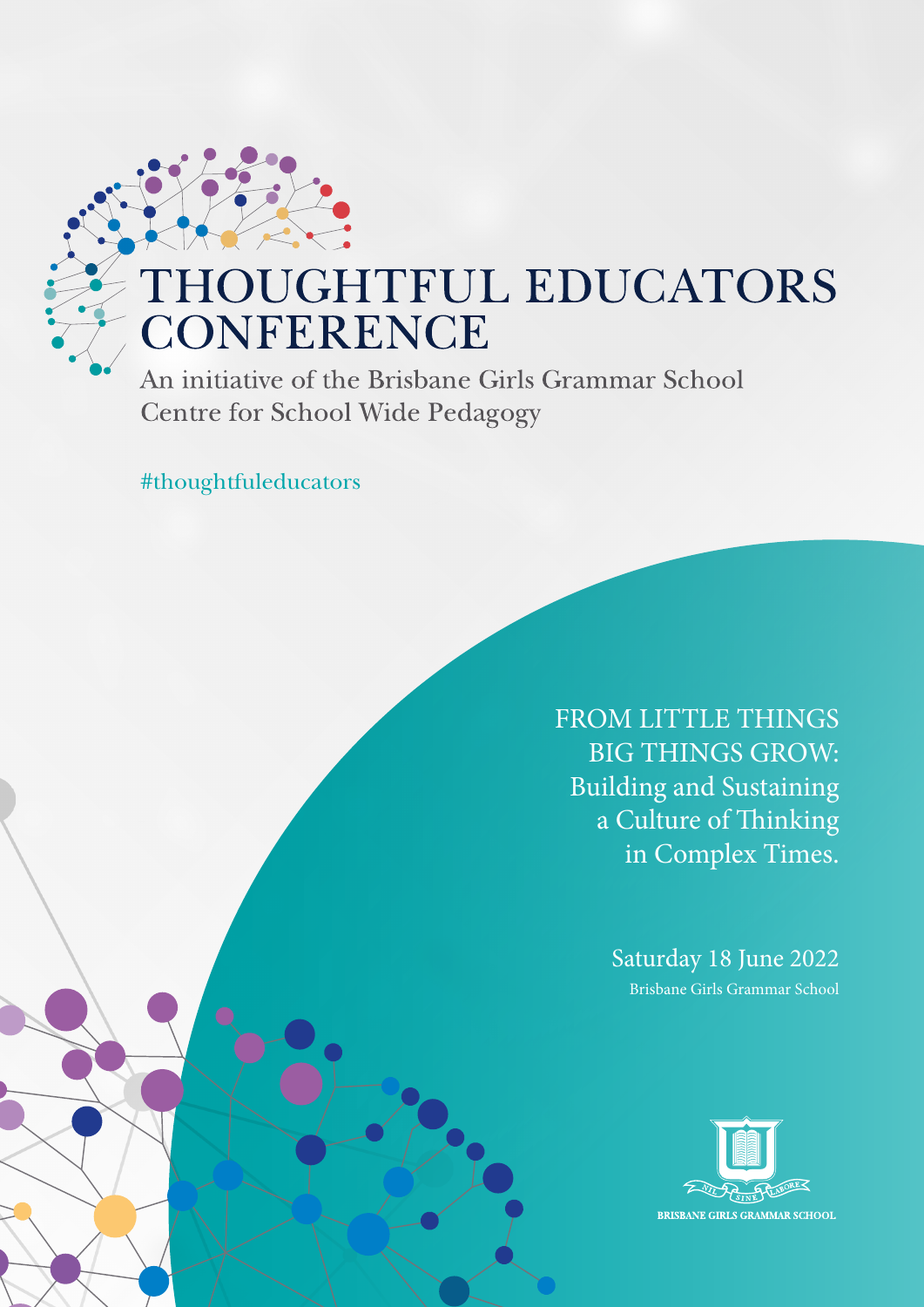

## CONFERENCE PROGRAM

| <b>SCHEDULE</b>    | <b>ACTIVITY</b>                                                                                                                                                                                                                                                                                                                                                                                                                                                                                                                                                                                                                                                                                                                                                                                                                                                                                                                                                                                                                                                                                                                                                 | <b>ROOM</b>                                                       |
|--------------------|-----------------------------------------------------------------------------------------------------------------------------------------------------------------------------------------------------------------------------------------------------------------------------------------------------------------------------------------------------------------------------------------------------------------------------------------------------------------------------------------------------------------------------------------------------------------------------------------------------------------------------------------------------------------------------------------------------------------------------------------------------------------------------------------------------------------------------------------------------------------------------------------------------------------------------------------------------------------------------------------------------------------------------------------------------------------------------------------------------------------------------------------------------------------|-------------------------------------------------------------------|
| 8.15 am to 8.45 am | REGISTRATION AND REFRESHMENTS                                                                                                                                                                                                                                                                                                                                                                                                                                                                                                                                                                                                                                                                                                                                                                                                                                                                                                                                                                                                                                                                                                                                   | Forecourt,<br>Level 2, Science<br>Learning Centre                 |
| 8.50 am to 9 am    | <b>WELCOME ADDRESS</b><br>Ms Jacinda Euler, Principal, Brisbane Girls Grammar School                                                                                                                                                                                                                                                                                                                                                                                                                                                                                                                                                                                                                                                                                                                                                                                                                                                                                                                                                                                                                                                                            | Louise<br>McDonald<br>Room, Level<br>2 Science<br>Learning Centre |
| 9 am to 10 am      | <b>KEYNOTE ADDRESS: PROFESSIONAL NOTICING: LEARNING TO LOOK</b><br><b>AT CULTURE</b><br>Dr Ron Ritchhart, former Lead Investigator Project Zero, Harvard Graduate School of<br>Education                                                                                                                                                                                                                                                                                                                                                                                                                                                                                                                                                                                                                                                                                                                                                                                                                                                                                                                                                                        |                                                                   |
|                    | One of the habits that develops as teachers work with the concepts of Professional<br>Noticing is the ability to see and notice culture and reflect on their own teaching and<br>their teaching assumptions. During this presentation, Dr Ritchhart will introduce and use<br>the Snapshot Observation protocol as a tool that helps hone these skills. This will be a<br>highly interactive keynote presentation.                                                                                                                                                                                                                                                                                                                                                                                                                                                                                                                                                                                                                                                                                                                                              |                                                                   |
| 10 am to 10.25 am  | MORNING TEA AND NETWORKING                                                                                                                                                                                                                                                                                                                                                                                                                                                                                                                                                                                                                                                                                                                                                                                                                                                                                                                                                                                                                                                                                                                                      | Forecourt,<br>Level 2, Science<br>Learning Centre                 |
|                    | 10.30 am to 12 noon CONFERENCE WORKSHOPS (attendees can select to attend one of the following eight workshops).                                                                                                                                                                                                                                                                                                                                                                                                                                                                                                                                                                                                                                                                                                                                                                                                                                                                                                                                                                                                                                                 |                                                                   |
|                    | 10.30 am to 12 noon HOW MIGHT WE HELP OUR STUDENTS ENGAGE MORE DEEPLY AND<br><b>CRITICALLY WITH FEEDBACK?</b>                                                                                                                                                                                                                                                                                                                                                                                                                                                                                                                                                                                                                                                                                                                                                                                                                                                                                                                                                                                                                                                   | K3.01, Level 3,<br><b>Science Learning</b>                        |
|                    | Ms Anna Flourentzou, Head of Year 7 Humanities, Brisbane Girls Grammar School<br>Habits explored: Allowing for Reflection<br>The importance of feedback to the thinking and learning process is well known and well<br>documented. As teachers, we want to see our students develop as thinkers and learners<br>and we want to provide them with targeted feedback to facilitate this development.<br>However, how do we provide students with timely feedback when the cultural force of<br>time is finite? How do we help students engage more deeply in the process of reflecting<br>upon feedback? In this workshop, we will explore how we might foster a culture within<br>our classrooms where feedback, whether it be from a teacher, a peer or a student is highly<br>valued, ongoing, and constructive.                                                                                                                                                                                                                                                                                                                                               | Centre                                                            |
|                    | 10.30 am to 12 noon DOCUMENTING THINKING AS A PROCESS FOR LEARNING<br>Miss Meghan Parry, Head of Literature, Brisbane Girls Grammar School<br>Habits explored: Making Thinking Visible, Pressing for Learning over Work,<br><b>Encouraging Diverse Ideas</b><br>Performance is short-term, whereas learning is long-term. By combining performance<br>and learning, we unlock richer understandings. Documenting student thinking (rather<br>than work) and providing scaffolds through Thinking Routines allows our students to<br>retain knowledge for longer, experiment with their ideas, celebrate where they have been,<br>and know where they are going. The goal of this workshop is to empower participants<br>to understand the flexibility that a Culture of Thinking and Thinking Routines afford a<br>classroom environment. Attendees will have the opportunity to be a participant in the<br>learning process and view the ways that our past and current students have documented<br>their thinking in physical and online spaces, to not only enable their lifelong learning but<br>also be successful in their more immediate learning tasks. | K3.02, Level 3,<br><b>Science Learning</b><br>Centre              |
|                    | 10.30 am to 12 noon MEETINGS AS SHARING SPACES<br>Ms Susan Garson, Director of the Centre for School Wide Pedagogy,<br><b>Brisbane Girls Grammar School</b><br>Habits explored: Making Thinking Visible, Encouraging Diverse Ideas,<br>Pressing for rich peer-to-peer interactions<br>Cultures of Thinking routines are content-free scaffolds that can guide faculty<br>conversations and make teachers' thinking visible. In this workshop, we will investigate<br>the staff qualities that we wish to promote within our Professional Learning Communities.<br>In addition, we will work in groups and use four different thinking routines to address<br>common Faculty Meeting scenarios. We will also talk about the thinking routines that<br>work well to facilitate inclusive discussions, problem-solving, and documenting teacher<br>thinking.                                                                                                                                                                                                                                                                                                       | K3.03, Level 3,<br><b>Science Learning</b><br>Centre              |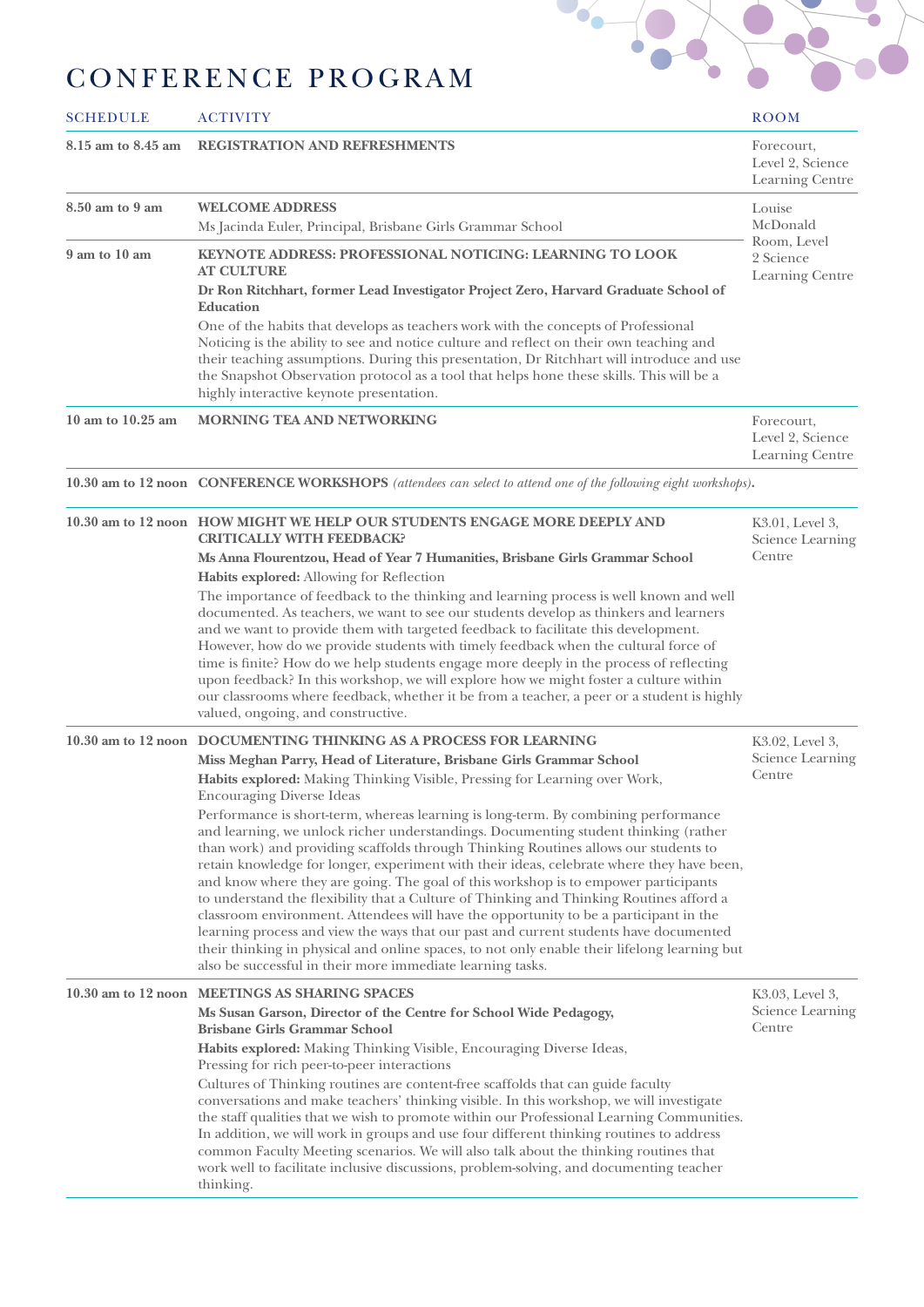| <b>ACTIVITY</b>                                                                                                                                                                                                                                                                                                                                                                                                                                                                                                                                                                                                                                                                                                                                                                                                                                                                                                                                                                                                                                                                                                                                                                                                                         | <b>ROOM</b>                                                                                                |
|-----------------------------------------------------------------------------------------------------------------------------------------------------------------------------------------------------------------------------------------------------------------------------------------------------------------------------------------------------------------------------------------------------------------------------------------------------------------------------------------------------------------------------------------------------------------------------------------------------------------------------------------------------------------------------------------------------------------------------------------------------------------------------------------------------------------------------------------------------------------------------------------------------------------------------------------------------------------------------------------------------------------------------------------------------------------------------------------------------------------------------------------------------------------------------------------------------------------------------------------|------------------------------------------------------------------------------------------------------------|
| 10.30 am to 12 noon UN-SILOING VISIBLE THINKING: OPPORTUNITIES FOR BUILDING DEEP<br>KNOWLEDGE THROUGH MODELLING THINKING AND PROMOTING ACTIVE<br><b>LISTENING</b><br>Stuartholme School Presenters: Mr Jarod Costantini, Director of Staff Development and                                                                                                                                                                                                                                                                                                                                                                                                                                                                                                                                                                                                                                                                                                                                                                                                                                                                                                                                                                              | K3.04, Level 3,<br><b>Science Learning</b><br>Centre                                                       |
| Habits explored: Modelling thinking<br>The modern educator in primary and secondary schools has an important focus-the<br>development of critical thinking skills in students. Each of our subject areas is based<br>on increasing understanding of the soft and hard skills that will enable our students to<br>leave our classrooms at their best. If the move to online learning in previous years has<br>taught us anything it is that the teacher must actively seek out opportunities to encourage<br>our students to build deeper knowledge through active listening and modelling. In<br>this workshop we will demonstrate how to go beyond using Visible Thinking Routines<br>as isolated activities, and how combinations of thinking routines, used with specific<br>functions in mind, can form a powerful tool for deep student learning. These routines<br>also allow educators to move away from the 'sage on the stage' role and act more as a<br>'guide on the side' or 'meddler in the middle' who encourage students to listen actively<br>and model thinking for their peers, rather than for the 'expert' at the front of the<br>classroom. The value of this approach to staff development will also be unpacked. |                                                                                                            |
| 10.30 am to 12 noon LISTENING AND PROBING: LISTENING, PROBING AND DEEPENING THE<br><b>THINKING OF OUR LEARNERS</b><br>Masada Presenter: Mr Ryan Gill, Head of Senior School, Masada College                                                                                                                                                                                                                                                                                                                                                                                                                                                                                                                                                                                                                                                                                                                                                                                                                                                                                                                                                                                                                                             | K3.05, Level 3,<br><b>Science Learning</b><br>Centre                                                       |
| Our classrooms are filled with interactions. These usually take the form of questions,<br>asked by the teacher, responded to by the learner and evaluated by the teacher. How<br>might we foster a curious classroom culture where we can nurture richer thinking with our<br>questioning? How might we enable our students to become question askers, rather than<br>merely question answerers? In this interactive workshop, participants will consider how they<br>can become more effective listeners and probers of their learners, working in service of<br>their thinking.                                                                                                                                                                                                                                                                                                                                                                                                                                                                                                                                                                                                                                                       |                                                                                                            |
| 10.30 am to 12 noon TIME WAITS FOR NO ONE<br>Ms Kathryn Talbot, English Teacher, Brisbane Girls Grammar School<br>Habits explored: Allowing Think Time<br>Time—or rather, having 'no time'—seems to hold power over us all, whether it be<br>leading us to truncate creative ventures or forego the introduction of a new thinking<br>routine. In this workshop, we will unpack the power of single, small steps in shifting not<br>only our relationship with time but that of our students. The concept of short, timed<br>writing activities to help students avoid 'perfection paralysis' and activate prior knowledge<br>will form the spine of this workshop. We will also demonstrate on a wider level how we<br>can take time to make time: to invest, rather than spend.                                                                                                                                                                                                                                                                                                                                                                                                                                                       | K4.01, Level 4,<br><b>Science Learning</b><br>Centre                                                       |
| 10.30 am to 12 noon SLOW EMOTION-LOOKING SLOWLY AND DEEPLY AT OBJECTS, ART,<br><b>AND CONCEPTS</b><br>Mr Andrew Pennay, Director of Creative Arts, Brisbane Girls Grammar School<br>Habits explored: Promoting Slow Looking<br>In a fast-paced world, it is challenging to sustain the habit of looking slowly and deeply at<br>objects, art, and concepts across subject disciplines. By using specific learning structures<br>to interrogate the objects and art around us, we can learn to uncover richer connections<br>between concepts, histories, and importantly, ourselves. With a cross-discipline focus,<br>we will explore science, art, music, and humanities—slowly and deeply, to explore these<br>connections.                                                                                                                                                                                                                                                                                                                                                                                                                                                                                                          | K4.02, Level 4,<br><b>Science Learning</b><br>Centre                                                       |
| 10.30 am to 12 noon DEEPENING THINKING THROUGH CURIOSITY AND WONDER<br>Mr Elliot McGarry, Head of Senior Physical Education,<br><b>Brisbane Girls Grammar School</b><br>Habits explored: Pressing for Wondering<br>If learning is a consequence of thinking, then curiosity is the engine that drives it. Students<br>often present with varying levels of interest in what is happening in the classroom, but why<br>do they (and we) find more interest in one topic over another? What sparks their interest<br>to learn more? Creating and harnessing moments of unknown in the classroom provides<br>opportunities for curiosity, drawing students in to find the missing piece of the puzzle. In<br>this workshop, we will delve into the world of curiosity and the power it holds in deepening<br>learning. We will explore ways to make students' curiosity visible, sparking the wonder of<br>students and teachers alike.                                                                                                                                                                                                                                                                                                    | K4.03, Level 4,<br><b>Science Learning</b><br>Centre                                                       |
|                                                                                                                                                                                                                                                                                                                                                                                                                                                                                                                                                                                                                                                                                                                                                                                                                                                                                                                                                                                                                                                                                                                                                                                                                                         | Co-curricular, and Mr Ben Hegarty, Leader of Learning-Humanities<br>Habits explored: Listening and Probing |

 $\bigcirc$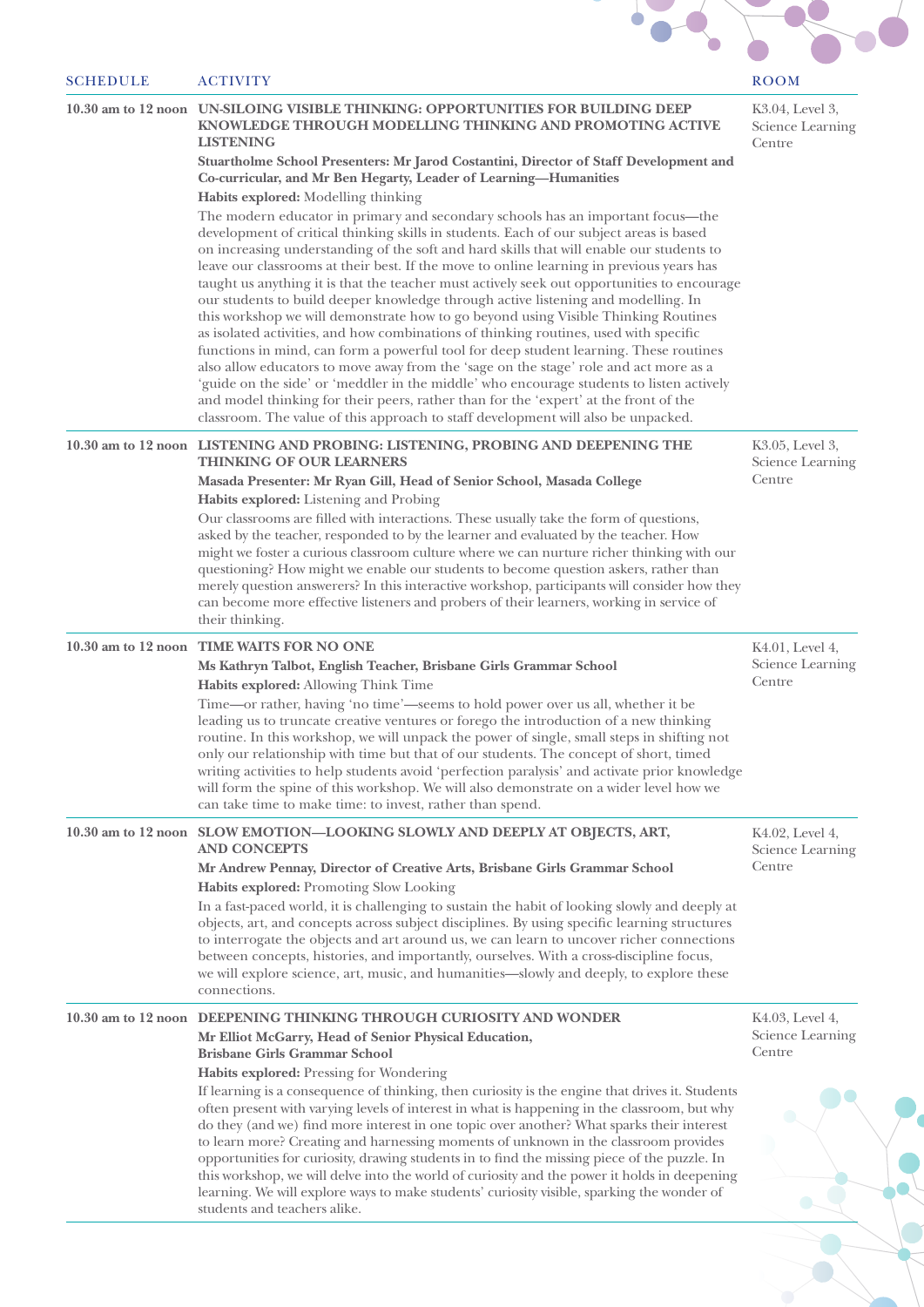

SCHEDULE ACTIVITY ROOM

## **12 noon to 12.20 pm COFFEE BREAK AND NETWORKING**

Level 2, Science

|                        |                                                                                                                                                                                                                                                                                                                                                                                       | Learning Centre                                                   |
|------------------------|---------------------------------------------------------------------------------------------------------------------------------------------------------------------------------------------------------------------------------------------------------------------------------------------------------------------------------------------------------------------------------------|-------------------------------------------------------------------|
|                        | 12.20 pm to 1.10 pm PANEL DISCUSSION: SUSTAINING A CULTURE OF THINKING IN A<br>STATE-BASED STANDARDS DRIVEN ENVIRONMENT<br>Host: Dr Bruce Addison (Deputy Principal (Academic), Brisbane Girls Grammar School)<br>Panellists: Ron Ritchhart, Ryan Gill (Head of Senior School, Masada College) and Susan<br>Garson (Director of School Wide Pedagogy, Brisbane Girls Grammar School). | Louise<br>McDonald<br>Room, Level<br>2 Science<br>Learning Centre |
| $1.10$ pm to $1.20$ pm | <b>CLOSING ADDRESS: THINKING ROUTINES: 10 WAYS YOU CAN DIE</b><br>Dr Ron Ritchhart, former Lead Investigator Project Zero, Harvard Graduate School of<br>Education                                                                                                                                                                                                                    |                                                                   |
| $1.20$ pm to $1.30$ pm | <b>CONFERENCE CLOSE</b><br>Dr Bruce Addison, Brisbane Girls Grammar School                                                                                                                                                                                                                                                                                                            |                                                                   |